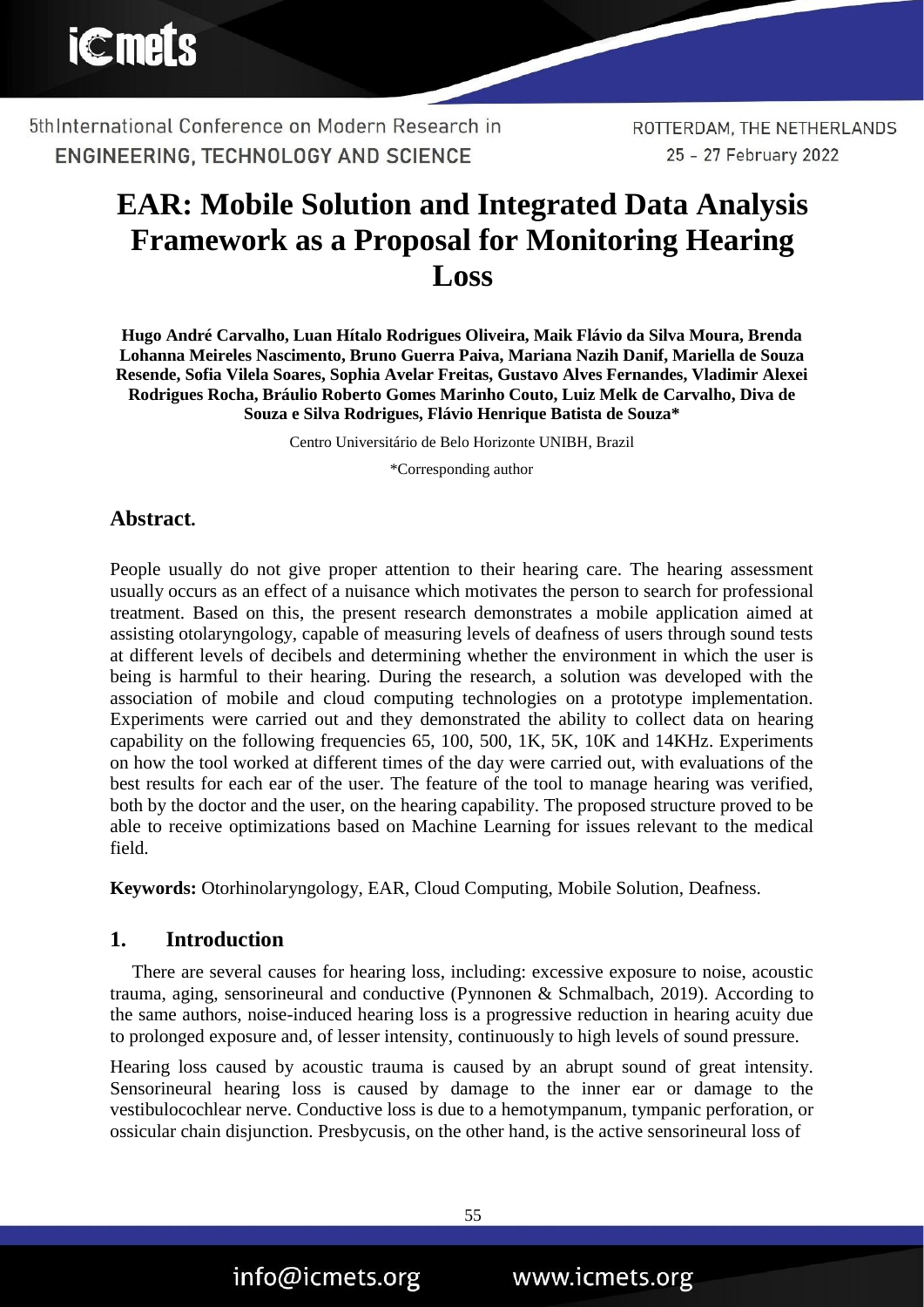5th International Conference on Modern Research in ENGINEERING. TECHNOLOGY AND SCIENCE

ROTTERDAM, THE NETHERLANDS 25 - 27 February 2022

the elderly, which is bilateral, of a progressive nature that occurs due to physiological aging. This is because there is a reduction in cellular proteins, pigment accumulations and insoluble compounds in the cytoplasm. Being the most frequent cause of hearing loss in the elderly.

In parallel to this scenario, mobile technologies have been increasingly absorbed as tools to aid the processes of Medicine, whether to assist in an exam, or to manage inventories, in addition to other capabilities (Batista et al., 2020).

With this background, this article aims to create a mobile application that can raise awareness about hearing loss, detecting damage early through the quantification of decibels, advising on the topic and facilitating diagnosis, helping professionals capable of performing interventions, as speech therapists and otolaryngologists. This application will work through the emission of noises of different frequencies, in which the user must demonstrate at what moment he started to hear certain sounds, thus detecting if there was a change in their hearing capacity. As well, the application, through its decibel meter, will be able to determine if the environment in which the user finds themselves is being harmful to their hearing. This work is justified by the consecutive alarming studies on hearing loss at different ages and scenarios such as work, study or leisure environments (Davatz, 2019).

## **2. Evaluation of Related Work**

Research was carried out in the scientific community to verify the state-of-the-art related to the topic of the present work. Although this work presents ideas that are similar to the stateof-the-art, it also adds important features that is discussed in the next sections.

Zhao et al. (2019) made a study that consisted of collecting audiometric and noise exposure data in a population of workers from 17 factories located in Zhejiang province, in China. For each subject in this study, hearing loss was assessed according to the China National Institute of Occupational Safety and Health definition of hearing impairment. However, this research covers the population in general, which means that, the individual user will not obtain an exclusive report, with routine tests and without the possibility of a professional being able to uniquely analyze the data related to an specific user and thus diagnose and recommend a possible treatment.

According to Oliveira et al. (2019), occupational noise in business environments is one of the main unhealthy agents. Premature knowledge of the disability is important, as adequate follow-up delays the progression of hearing loss. Through the EAR, using various sound frequencies, it is possible to identify hearing impairment in people of any age. The EAR provides information centralized in a single application, requiring only a smartphone and internet connection.

## **3. Theoretical foundations**

### **3.1 Hearing Loss**

Hearing loss is a common chronic condition of a disability that affects many people around the world. The influence of risk factors on the degree and rate of hearing loss deterioration includes aging, genetic susceptibility, exposure to ototoxic drugs, ontological disorders, smoking and occupational exposure and leisure noise (Uppala et al., 2017).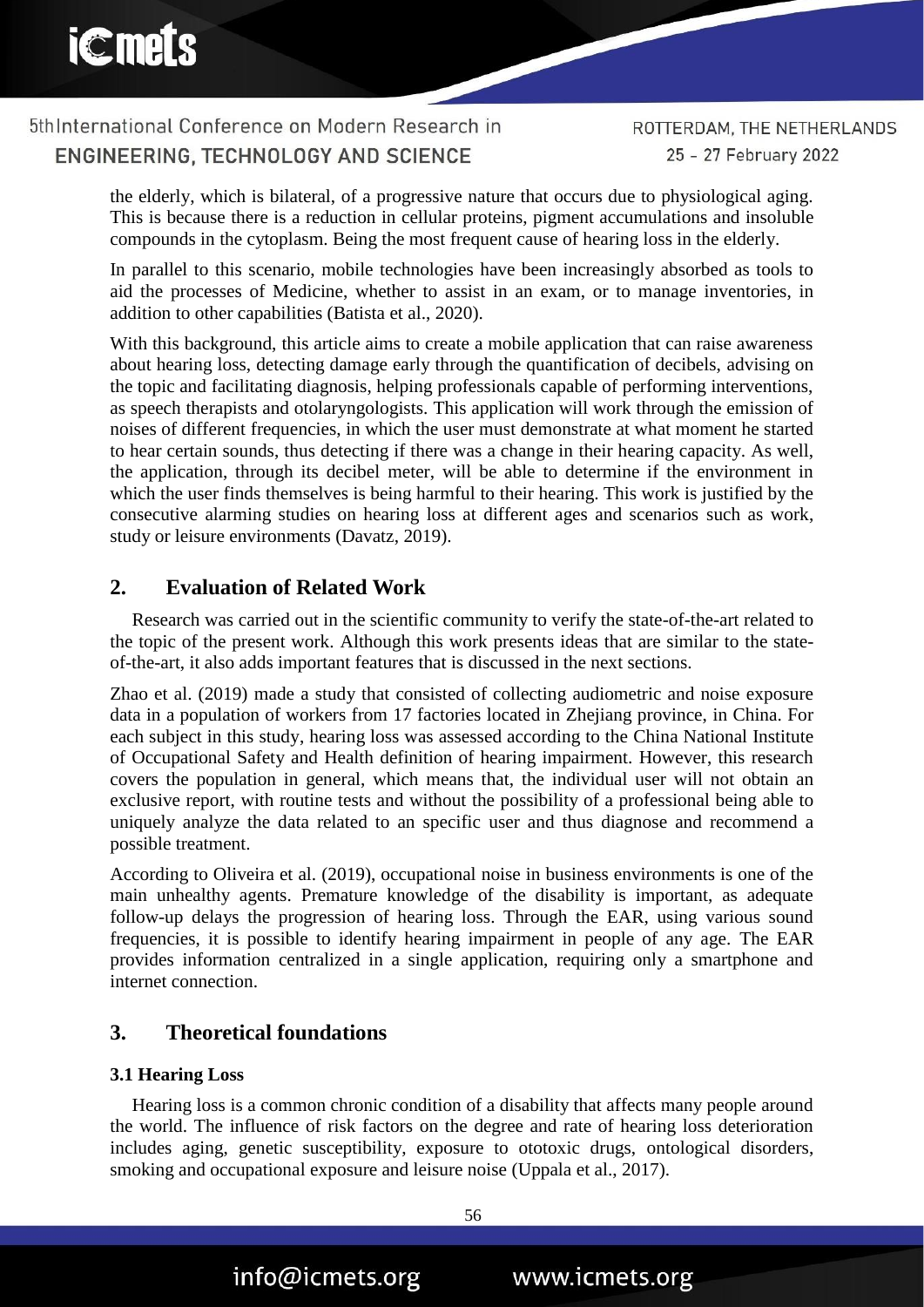5thInternational Conference on Modern Research in ENGINEERING, TECHNOLOGY AND SCIENCE

ROTTERDAM, THE NETHERLANDS 25 - 27 February 2022

It has a variable etiology, which can be genetic, environmental, or both. It can be classified as conductive hearing loss (involvement of the outer or middle ear), sensorineural (involvement of the cochlea or neuronal bundles) or mixed (Barbosa et al., 2018). Intense sounds are transmitted through the ossicular system to the central nervous system. Contraction of the stapedius tensor muscles of the eardrum occurs. The tensor tympani muscle pulls the malleus handle inward, while the stapedius muscle pulls the stapes outward. As a result, the entire ossicular system develops increased rigidity, greatly reducing the ossicular conduction of lowfrequency sound. This attenuation reflex can reduce the intensity of transmission of lowfrequency sound. This mechanism is believed to have a dual function, as it protects the cochlea from excessively intense sound vibrations and masks low-frequency sounds in intense sound environments. In addition, these muscles decrease the auditory sensitivity of a person to their own speech.

According to the Brazilian Federal Council of Speech Therapy (*Conselho Federal de Fonoaudiologia – Brazil*) (2013), to monitor hearing loss there is the audiometry analysis, which can be divided into tonal and vocal. Tonal audiometry analyzes responses to different sound frequencies, allowing the determination of the hearing threshold of the patient and the component responsible for the loss. Voice audiometry or speech audiometry, assesses the detection and recognition of human speech. Another extremely important test is the immitanciometry, which assesses the functioning of the structures of the auditory system. It is divided into tympanometry, which assesses the tympanic, ossicle and middle ear pressure changes, and the acoustic reflex, which assesses the stapedial reflex and nervous changes. There is also the little ear test, which is recommended for all newborns. The evoked otoacoustic emissions (EOA) were evaluated through responses generated by the outer hair cells of the cochlea, in order to identify congenital cochlear lesions.

Normal hearing has thresholds between 0 and 24 dB hearing level (HL). Mild hearing loss has thresholds between 26 to 40 dBHL. Moderate hearing loss has thresholds between 56 to 70 dBHL. Moderately severe hearing loss has thresholds between 71 to 90 dBHL. On the other hand, profound hearing loss has thresholds greater than or equal to 91 dBHL.

#### **3.2 Information Technology Concepts**

The concepts associated with information technology, Cloud Computing and Technologies applied to the development of mobile solutions were used as the basis for such research. According to Hussein and Khalid (2016), Cloud Computing is a model that allows ubiquitous, convenient and on-demand access to a shared set of configurable computing resources such as: networks, servers, storage, applications and services, which can be made available with a minimum managerial and iterative effort with the service provider.

Regarding the mobile solutions and technologies, JavaScript, React Native and Node.js were used to develop the programming part of the solution and Firebase Realtime Database was used for the data consolidation part (Hoque, 2020). The interaction between such technologies is the premise of the EAR platform developed in this article.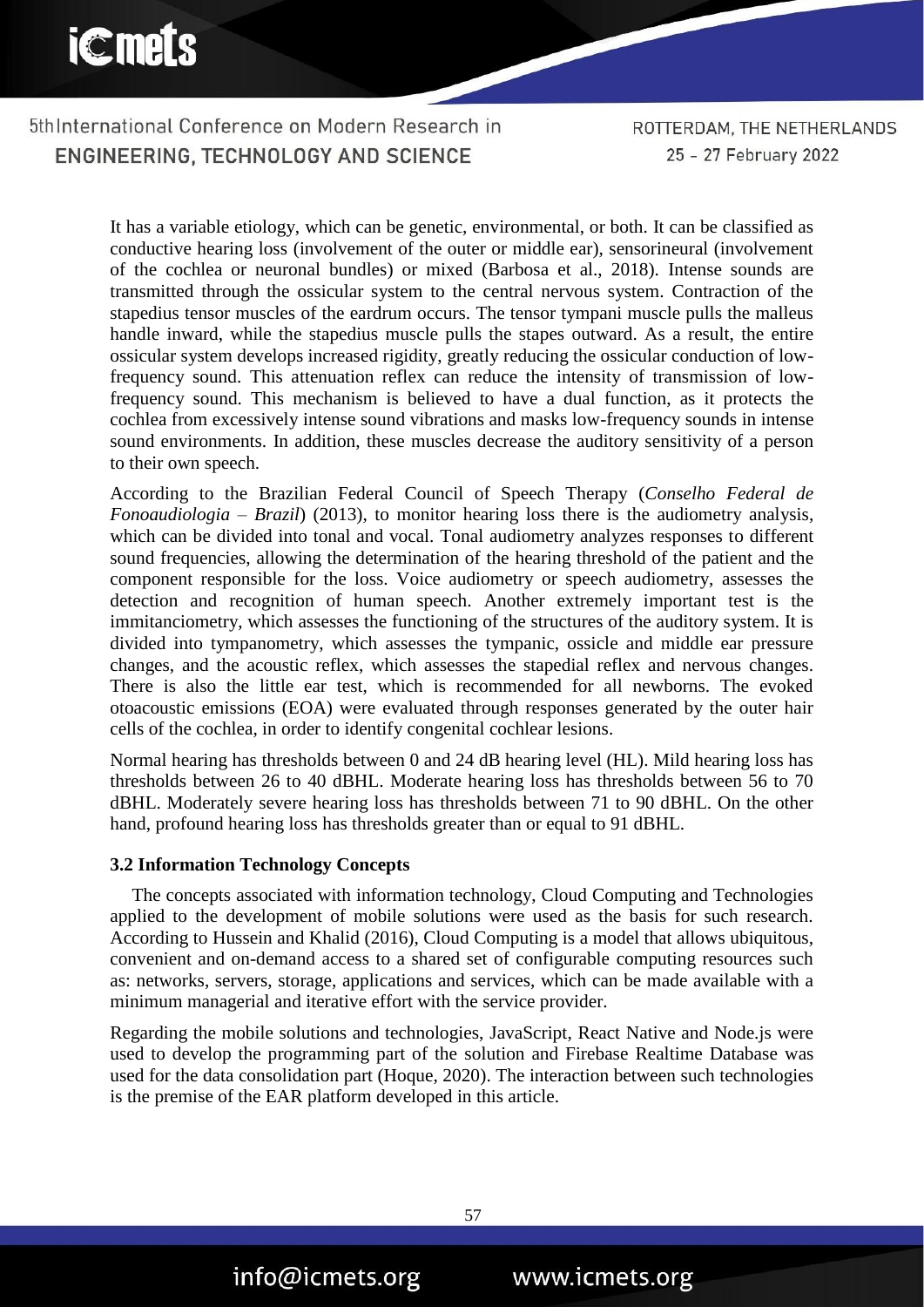ROTTERDAM, THE NETHERLANDS 25 - 27 February 2022

## **4. Methodology**

The methodology of this research is considered of an experimental type, where a solution in prototype format was developed and its functionality verified. At first, a study of the human capacity of auditory perception was carried out based on the degree of decibels and the levels considered normal and critical for hearing. After this step, it was possible to carry out a few tests with technical support to determine the levels of hearing impairment in users.

The development was based on mobile devices, in order to reach a large portion of the population, since it is common nowadays for people to be in possession of some mobile device. The choice of technologies used in the project was based on the practicality of JavaScript development, along with the dynamism of Firebase platform in data storage and the flexibility of React Native in converting to various platforms such as Android and IOS without the need for programming in native languages of the respective technologies. At the end of the development of the first version, a collection was carried out for a pre-analysis of the auditory data of the users who performed the tests present in the application.

## **5. Results**

#### **5.1 Mobile Structure**

A mobile application was developed and validated, through audiometric tests, to indicate the degree of hearing impairment of the user. Thus, the requirements related to the work process of the app were carried out, by identifying the agents and their respective functions in the process. Two agents were defined, the Patient being the requesting agent who will carry out the audiometric tests and the Physician, who is able to monitor their Patients, and can visualize the progress of the tests performed. In Figure 1, the application structure diagram is displayed.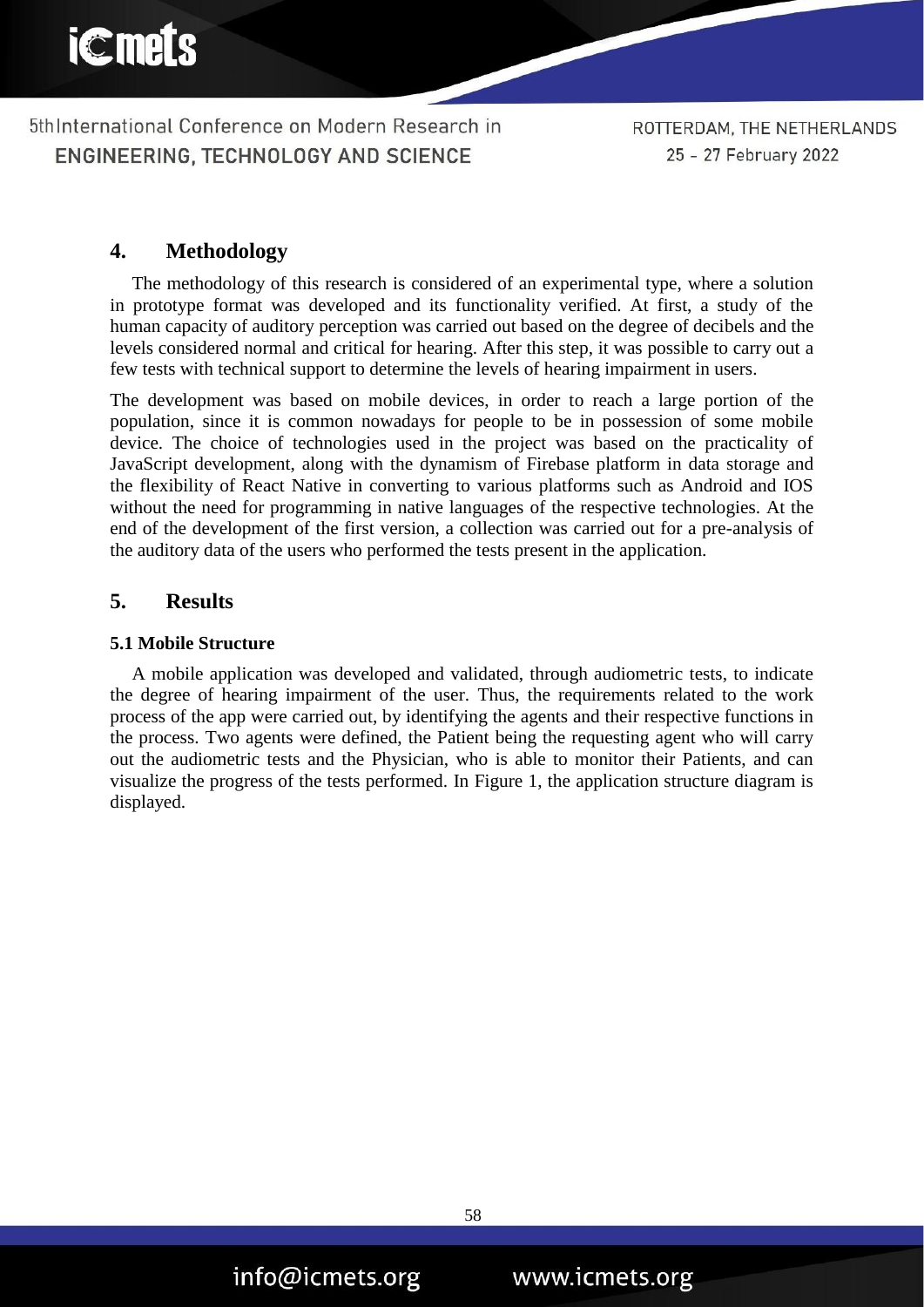ROTTERDAM, THE NETHERLANDS 25 - 27 February 2022



*Figure 1: Application structure diagram*

*Source: Authors, 2021.*

When using the application, depending on the profile of the user, they have the option to better understand the purpose of the project and its real importance, perform the hearing tests that can later be monitored in some dashboards, register a doctor so that professional monitoring is possible and test for ambient noise. In Figure 2, the sequence of activities available to the user is shown, which must be performed by the application. The operation of the application consists of registering the user in the database by selecting a profile, whether this is a patient or a doctor. A patient can undergo hearing tests in which they will be subjected to noise at specific frequencies and decibels, where at the end of the test a report will be created. When a patient is linked to a doctor, the tests can be monitored by the professional, thus aiding in the diagnosis. The application can also help in the prevention of hearing loss, where the user can use the noise analyzer to get a knowledge of the current environment. Figure 3 demonstrates the flow of communication between the technologies used by the application. The EAR app requests or inserts information into Firebase, which in turn responds to the requests. In Tables 1 and 2 the application screens are shown.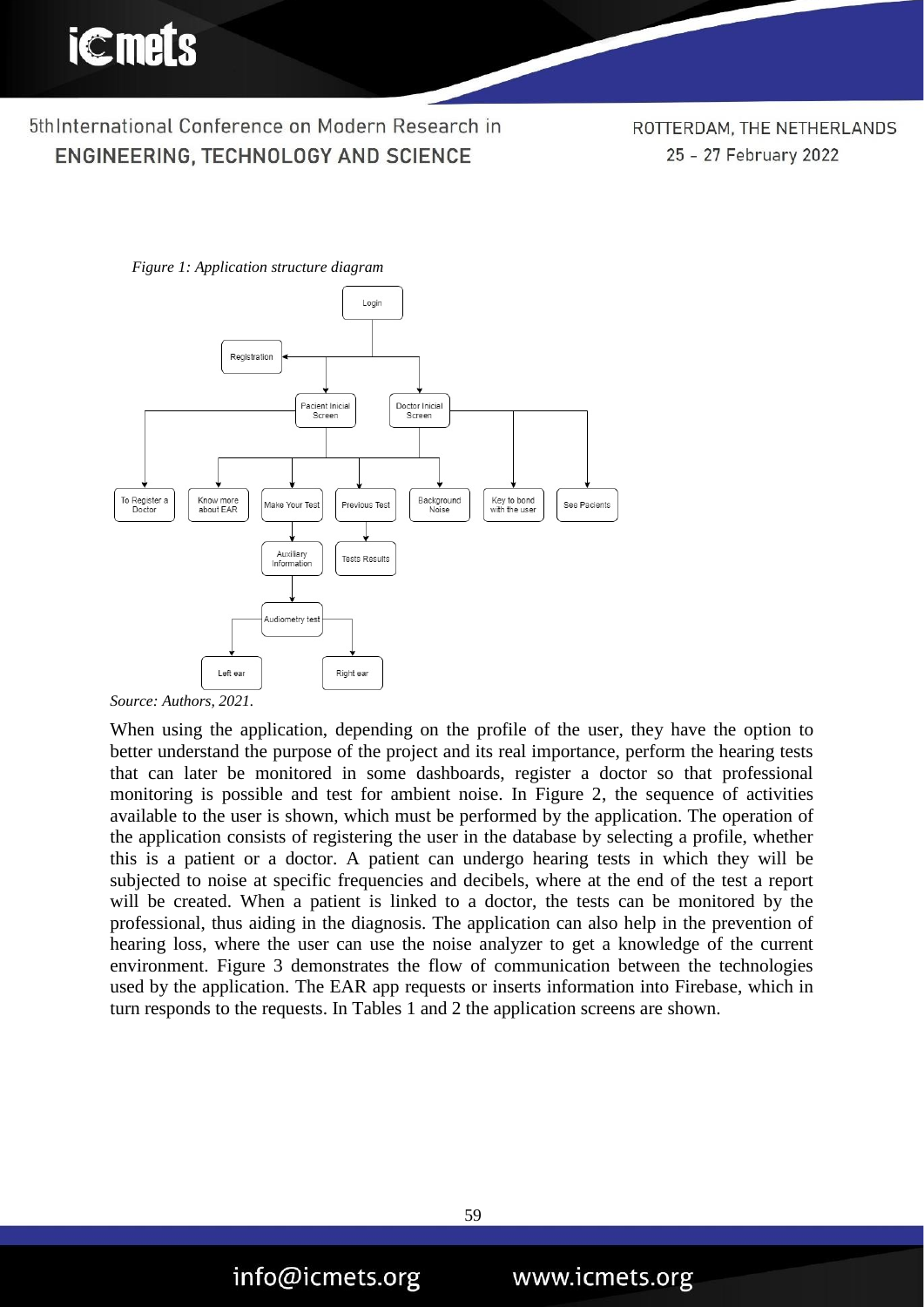

ROTTERDAM, THE NETHERLANDS 25 - 27 February 2022



*Source: Authors, 2021.*

*Figure 3: Mobile application infrastructure*

info@icmets.org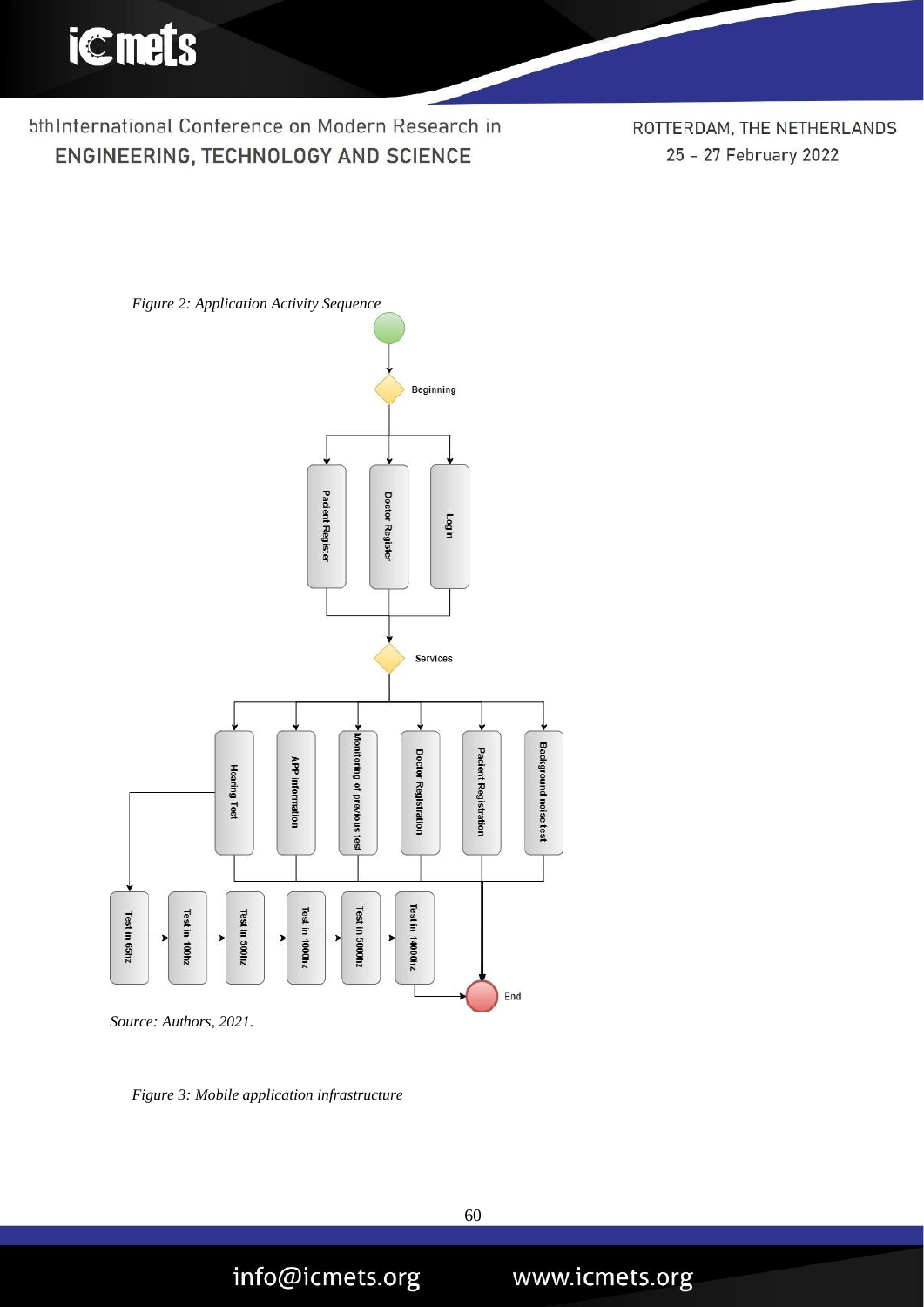

ROTTERDAM, THE NETHERLANDS 25 - 27 February 2022



| Table 1: Application screenshots (Part 1)                                 |                                                         |                                                                                                            |
|---------------------------------------------------------------------------|---------------------------------------------------------|------------------------------------------------------------------------------------------------------------|
| $21:11 \t{2}$                                                             | $21:11 \; \square$<br>$\circ \bullet \bullet + \bullet$ | $\begin{array}{c}\n\heartsuit & \heartsuit & \heartsuit & \heartsuit & \heartsuit\n\end{array}$<br>21:00 旦 |
| E-mail<br><b>Senha</b><br><b>ENTRAR</b><br>Não tem uma conta? Cadastre-se | Sou médico                                              | $\equiv$ EAR                                                                                               |
|                                                                           | E-mail<br>Nome                                          | <b>CONHEÇA O EAR</b>                                                                                       |
|                                                                           | Sobrenome<br>Feminino<br>П                              | <b>FAÇA SEU TESTE</b>                                                                                      |
|                                                                           | <b>Masculino</b><br>П                                   | <b>TESTES ANTERIORES</b>                                                                                   |
|                                                                           | Peso (kg)<br>Profissão                                  | ANÁLISAR RUÍDO DO                                                                                          |
|                                                                           | Senha<br>Confirmar senha                                | <b>AMBIENTE</b>                                                                                            |
|                                                                           | CADASTRAR                                               | <b>REGISTRAR MÉDICO</b>                                                                                    |
|                                                                           | Já tem uma conta? Logar                                 |                                                                                                            |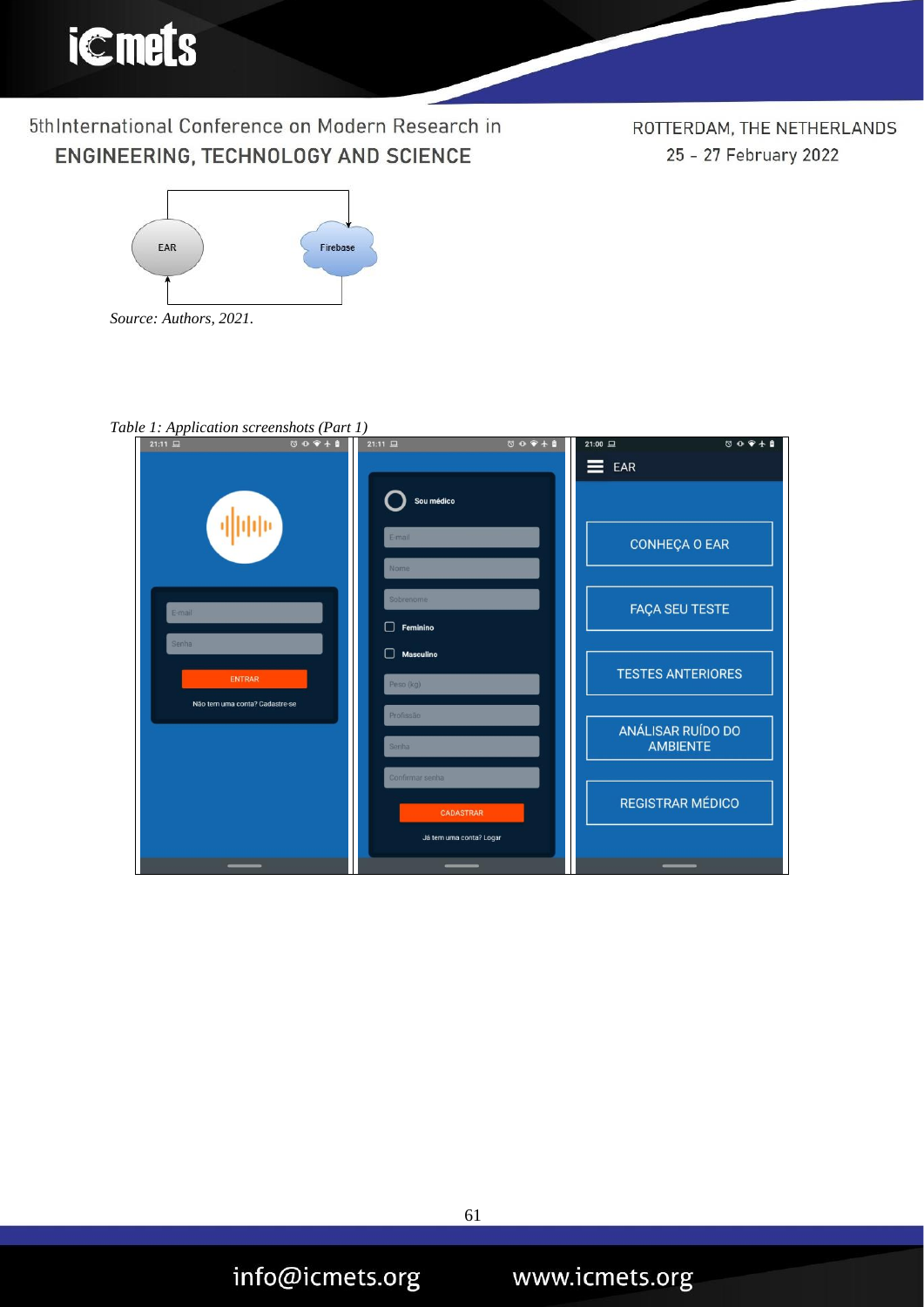## ROTTERDAM, THE NETHERLANDS 25 - 27 February 2022



*Source: Authors, 2021.*

*Table 2: Application screenshots (Part 2)*

info@icmets.org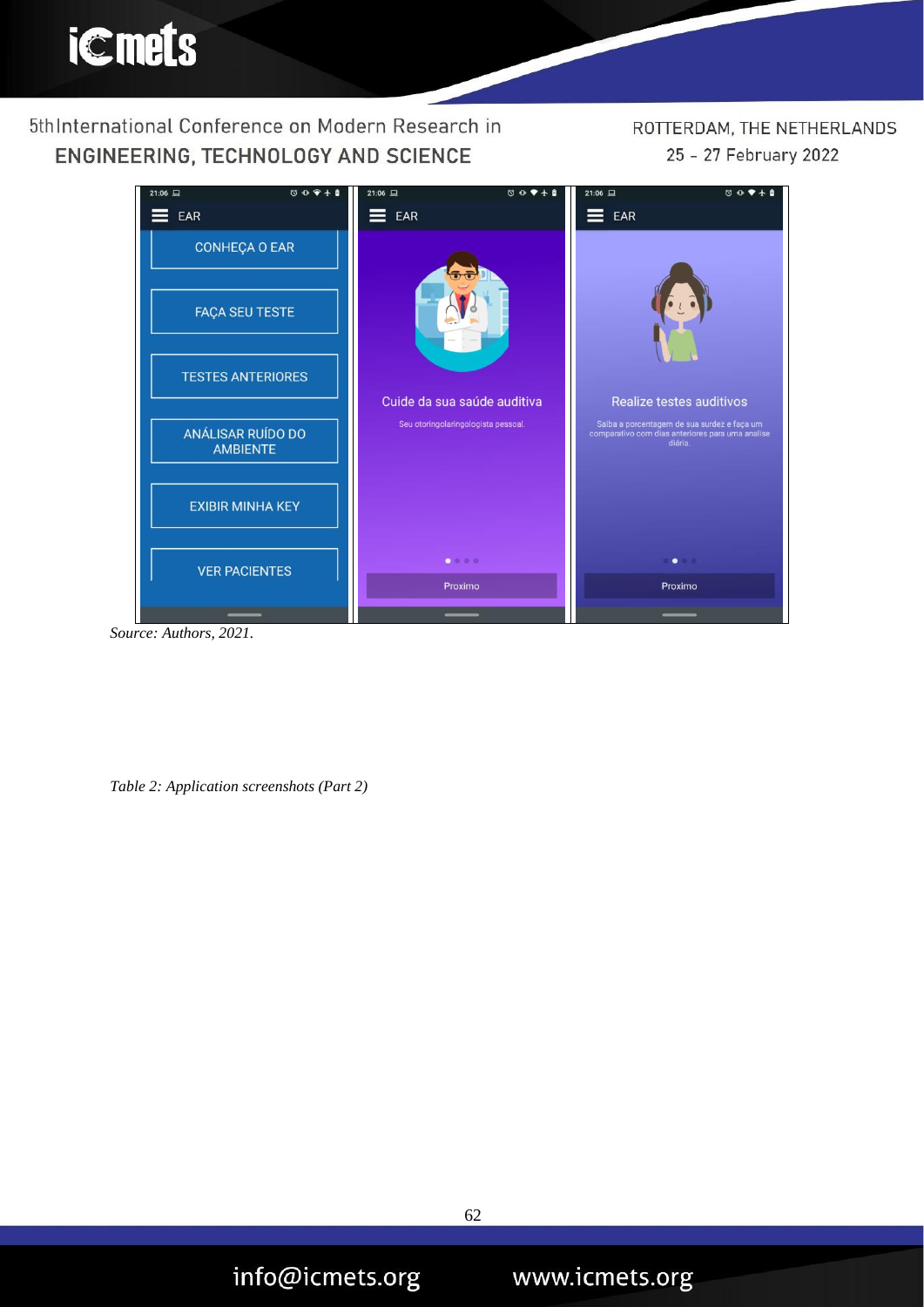ROTTERDAM, THE NETHERLANDS 25 - 27 February 2022





#### **5.2 Data Analytics**

A web application was developed in order to use data analytics to present the data collected in the tests performed by the user on the mobile application. Figure 4 demonstrates the communication flow between the technologies used by the web application (Frontend), where the client requests the information that will be processed by the intermediary

info@icmets.org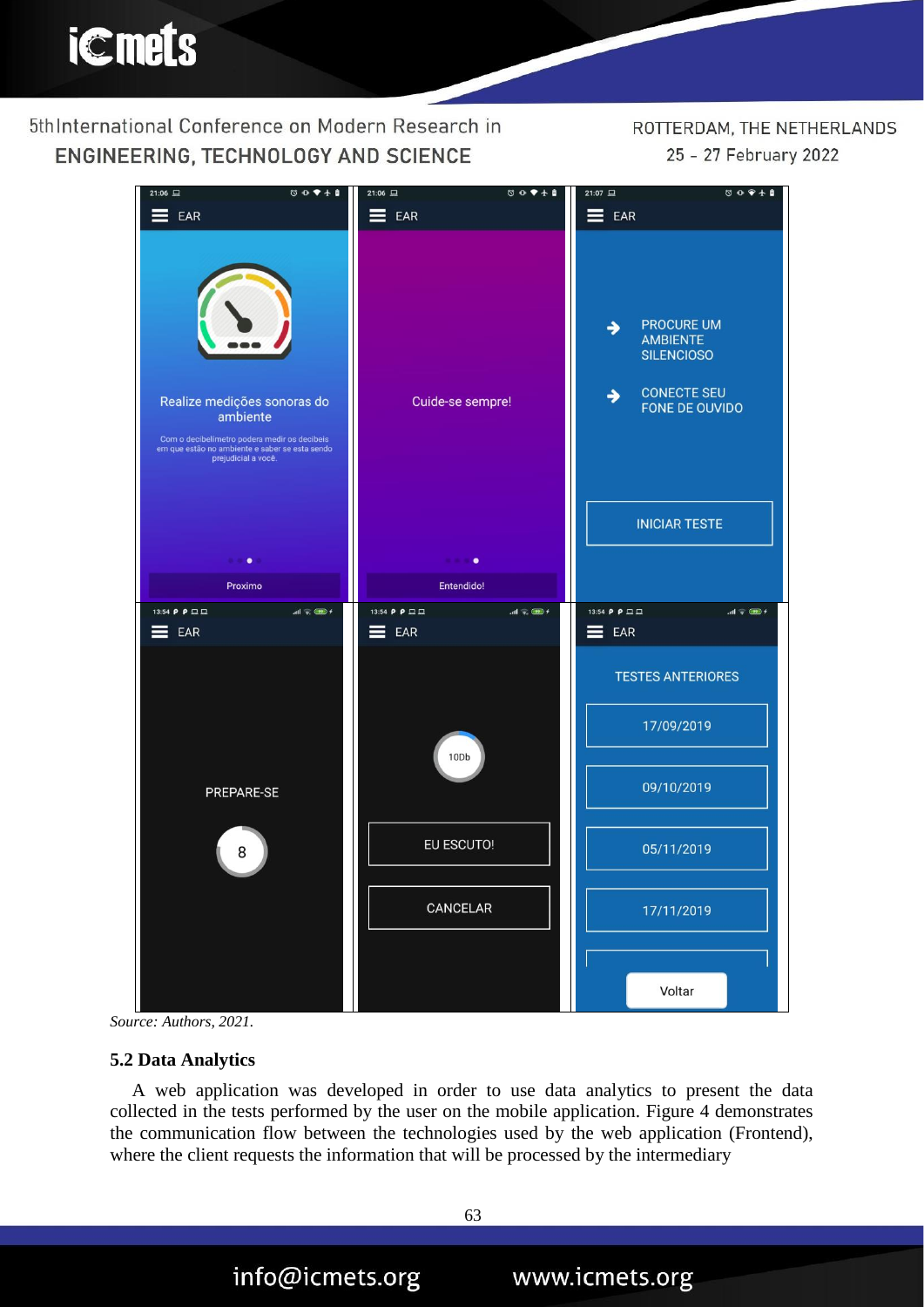

ROTTERDAM, THE NETHERLANDS 25 - 27 February 2022

application (Backend), that collects the data in Firebase, and returns the requested information for presentation in form of Dashboards to the Web client.

*Figure 4: Web application infrastructure*



*Source: Authors, 2021.*

Through dashboards it is possible to obtain strategic analysis of the user data. Figure 5 shows the average of all tests performed in the EAR app, showing the average per ear. Thus, it is possible to observe the hearing quality of the population, compare the result between the ears, determine the degree of auditory stress of users or identify the less noticeable frequencies.



*Figure 5: Average graph of all tests done in the EAR*



Figure 6 demonstrates the average analysis of all tests performed in the EAR application, through the map. It is possible to observe the places where the audiometry tests of the user were performed, showing the areas that obtained the highest and lowest average of Decibels with the test results. It is possible to verify places where there is greater auditory stress, and it is also possible to observe the regions with the lowest averages for each frequency of the tests.

Figure 7 shows the patient list of a doctor, where one or several users can be selected. From this selection, all tests for the selected users are grouped by time of completion. After grouping, the average decibels per hour is calculated. Figure 8 demonstrates the average minimum and maximum decibels per hour indicators for each ear. The lowest average is the

info@icmets.org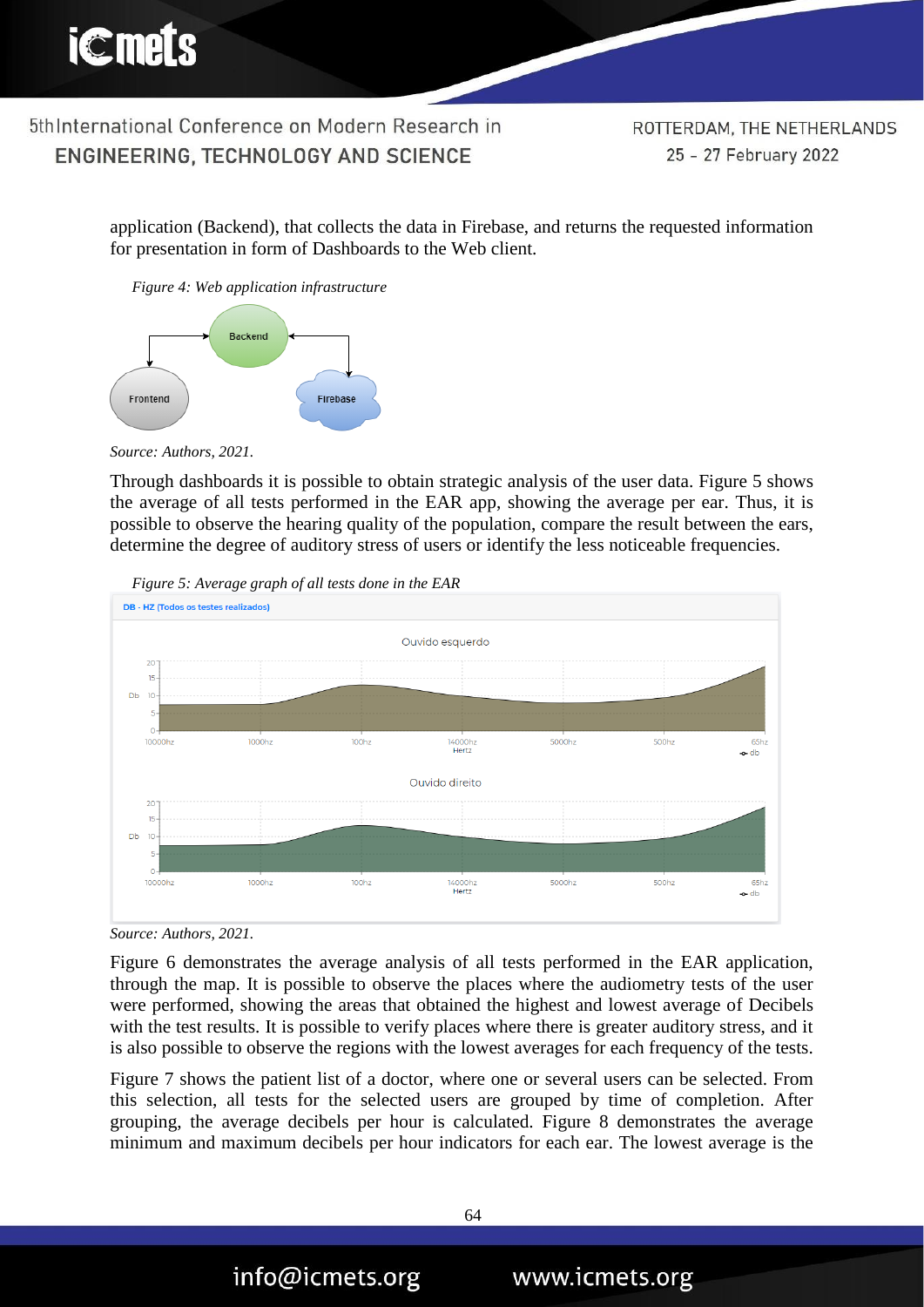5thInternational Conference on Modern Research in ENGINEERING, TECHNOLOGY AND SCIENCE

ROTTERDAM, THE NETHERLANDS 25 - 27 February 2022

best result, as it indicates that the user quickly identified the sound emitted by the application. In addition to the indicators that show only the highest and lowest average per ear, the average

of all times can also be observed through the average graph of decibels per hour. Such analysis is important to identify the best and worst times for testing.



*Figure 6: Average graph of all tests done in the EAR by location*

*Source: Authors, 2021.*



*Source: Authors, 2021.*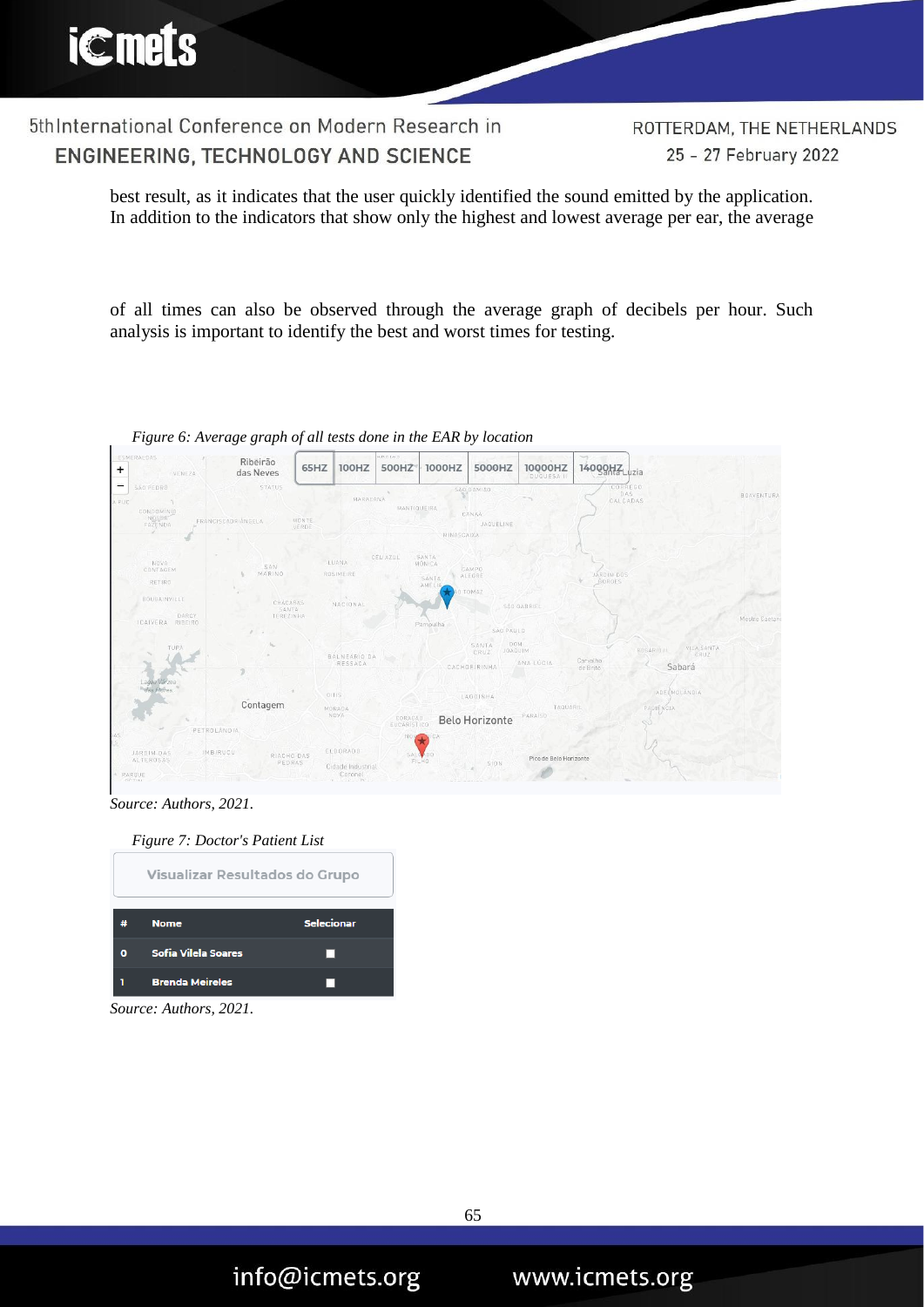

ROTTERDAM, THE NETHERLANDS 25 - 27 February 2022



*Figure 8: Minimum and maximum average decibels per hour indicators*

#### *Source: Authors, 2021.*

Figure 9 demonstrates the consolidation of tests performed by the patient in the EAR mobile app. The analysis is made based on the selected frequency, where the average of decibels obtained during the hearing test is calculated. This average is crossed with the hours in which the tests were performed and thus a variation of the hearing capability of the user can be observed according to the time of day.

*Figure 9: Decibel indicators by patient hourly frequency*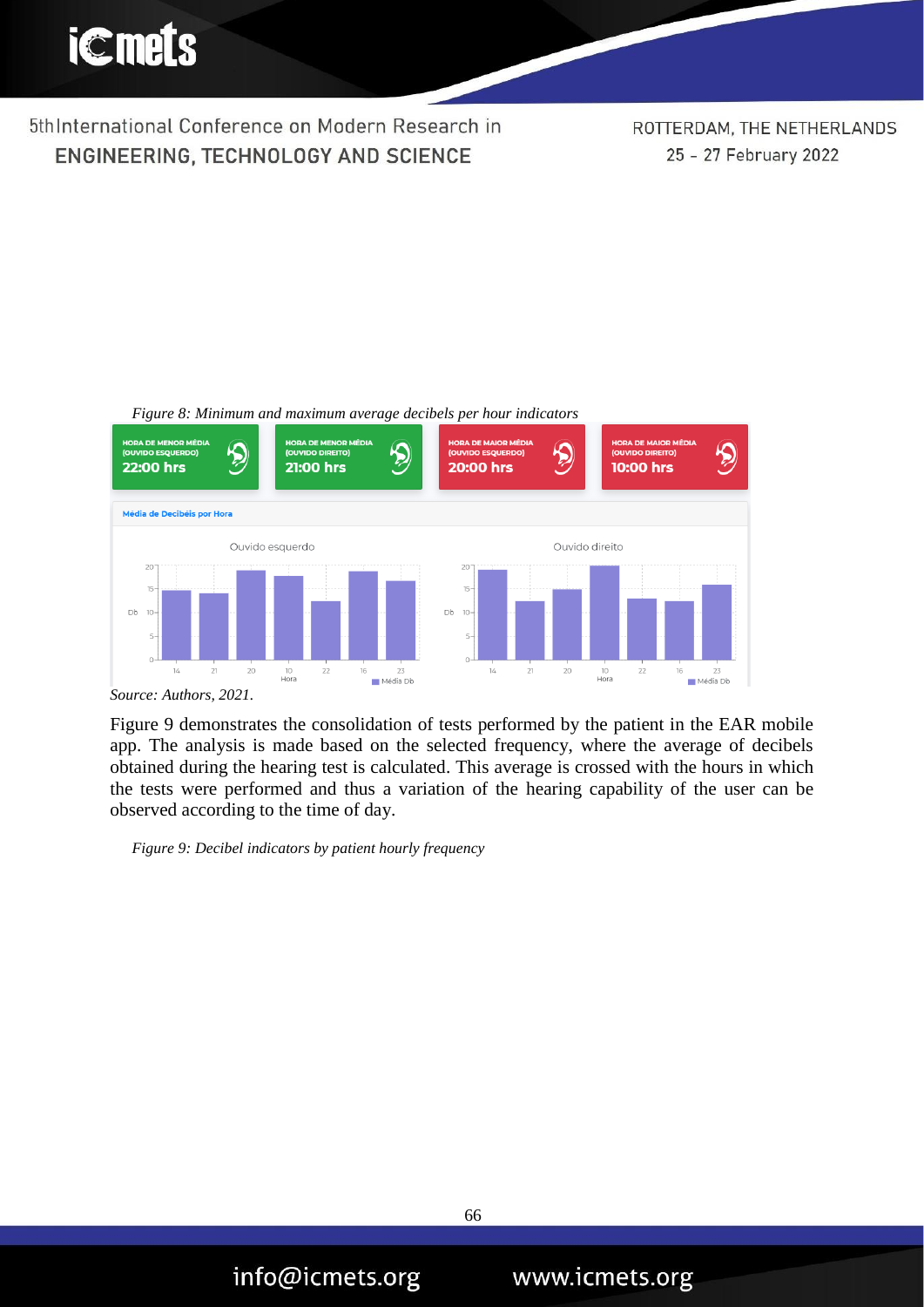ROTTERDAM, THE NETHERLANDS 25 - 27 February 2022



*Source: Authors, 2021.*

### **5.3 Comparison with Current Technologies**

The main differentials of the EAR app related to the state-of-the-art are: the possibility for the user to link their doctor to their account; the doctor can monitor the analysis of one or more patients in isolation or together; it is possible to observe the places of performance of

the highest and lowest user performance, being able to view the result of a frequency individually. In addition to these elements, the solution includes compliance with the LGPD. According to the LGPD, users can send a unique access key to the doctor, from which the doctor creates a link with the patient. At any time, the user has the possibility to unlink the doctor, removing the access of the doctor to the data of the user.

Finally, some feasibility was achieved. The mobile application has a simplified layout, providing greater accessibility for all users. From the mobile application it is possible to perform audiometry tests, observe the results from graphs and create a link between the patient's doctor. The generated data is stored in the cloud, increasing the practicality due to the instantaneous access to the information, providing reliability and security. Through the WEB application, professionals can analyze the data of their patients individually or collectively. It is also possible to observe the results according to each frequency that the patient was submitted.

The professional can observe through a map, the locations where the patients obtained the highest and lowest performances. From this view, it is possible to identify the locations of potential harmful to the health of the patient in the long term. These data enable professionals to perform pre-analysis, enabling knowledge of new variables that contribute to hearing loss. Over time, work can be carried out to minimize the number of people affected by these detected variables.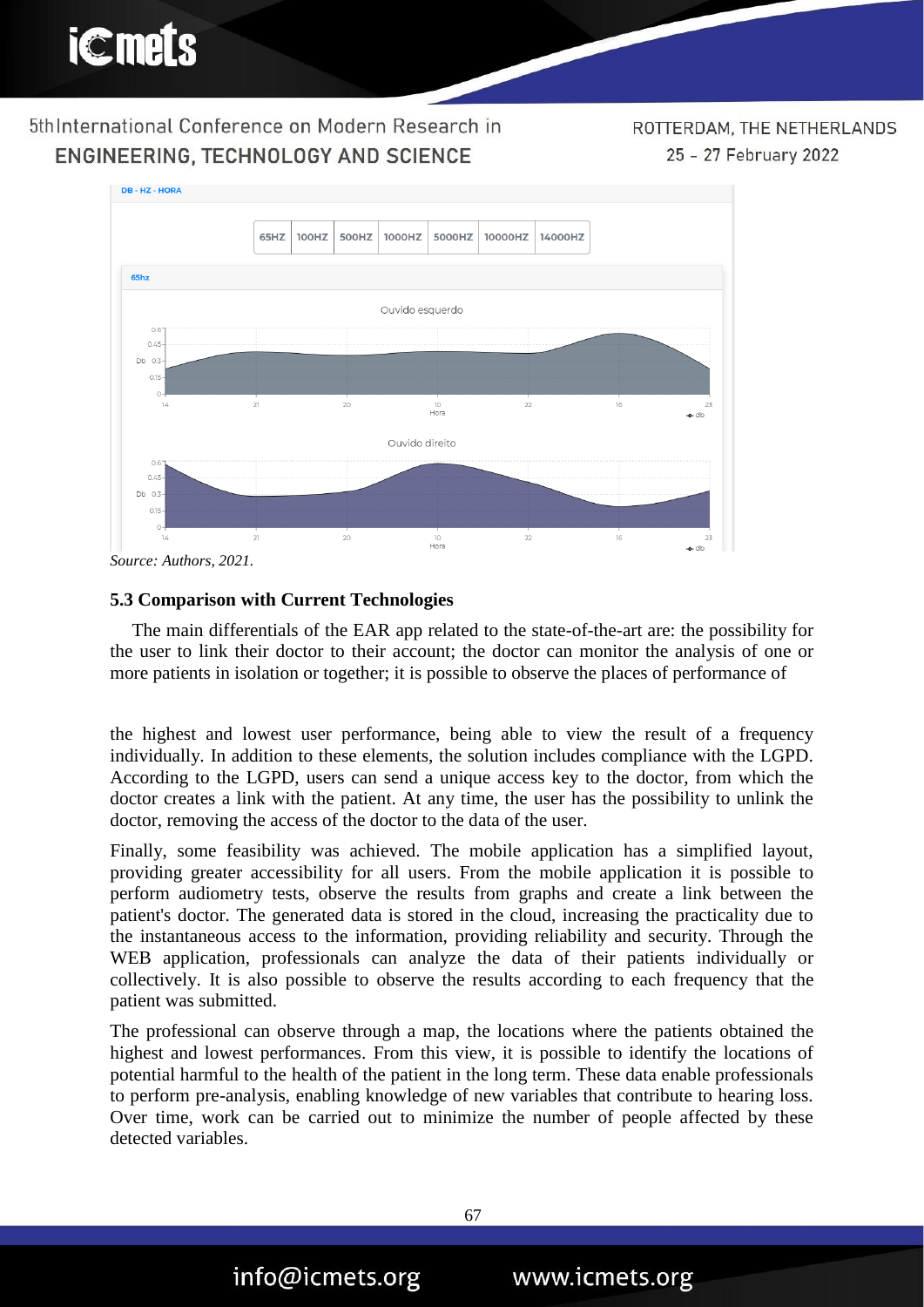

## **5.4 Future Studies**

The next steps to be followed after the completion of this project are the implementation of resources that maximize the assertiveness of the analyzes obtained through the EAR database. Such features are:

- Machine Learning: to enable assertive analysis through complex calculations and various comparisons.
- Predicting Hearing Loss: With the complete database, clinicians will have a baseline for treating hearing loss. Through the mathematical methods applied to the data, it will be possible to observe implicit patterns and associations. Being able to predict the chances of occurrence and the degree of future hearing loss in a given population.
- Predicting consultation demands: By analyzing the tests performed by the user and by quantifying the data, it will be recommended to look for a specialist for a face-to-face consultation and follow-up.

The feasibility of these experiments depends on the volume of data generated by the application. Adding new users increases the amount of data generated and the diversity needed to detect different scenarios.

## **6. Conclusion**

The present work has the capacity to contribute epidemiologically to the detection and quantification of the number of individuals with hearing loss and the qualification of this loss. The analysis of hearing loss according to age, sex and profession was made possible. Therefore, it will be possible to interpret the influence of everyday noise on the quality of life

of users. There is also the possibility of the evolution of the routine of the user after using the application. Also of great importance is the early detection and professional intervention, in order to minimize the damage caused by already installed hearing loss and future losses.

Epidemiology can also be addressed in future studies, through the quantification of users that exceed the daily limit of decibels. Thus, the number of individuals who need a specialized team capable of performing effective interventions would be identified. From this, it is possible to achieve a reduction in the number of cases of hearing deficits that are preventable, for example, through a few simple guidelines to the entire population. Furthermore, it is necessary that, from the evaluation made in the application, the user feels motivated to look for a professional specialized in this area of health in order to verify if there really is any level of hearing loss. Thus, it is contacted that it is a promising tool for medicinal actions.

## **References**

Barbosa, H. J. C.; Aguiar, R. A.; Bernardes, H. M. C.; Junior, R. R. A.; Braga, D. B.; Szpilman, A. R. M. (2018) Perfil clínico epidemiológico de pacientes com perda auditiva. Journal of Health & Biological Sciences, v. 6, n. 4, p. 424-430, 2018

Batista, D. T.; Rocha, V. A. R.; De Souza, F. H. B.; Carvalho, L. M.; Mellim, R. D.; Ferreira, T. A. S. (2021) Mobile Applications and Discrete Event Systems: Low Cost Technology to